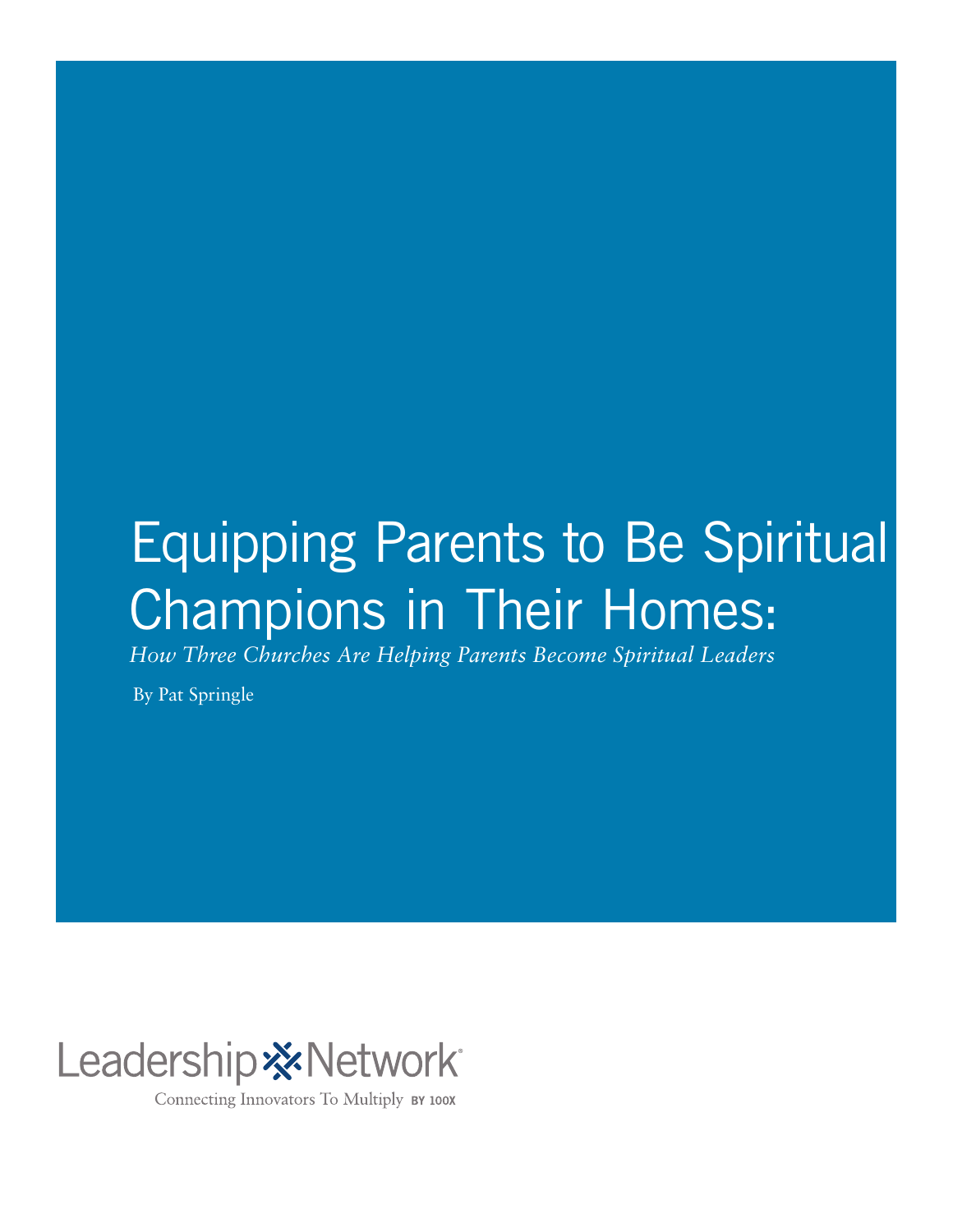## Equipping Parents to Be Spiritual Champions in Their Homes:

*How Three Churches Are Helping Parents Become Spiritual Leaders*

## Overview:

#### Article Summary

Leadership Network hosted an Innovation Lab for Family Ministries for visionary pastoral staff from around the United States. These leaders aren't content to let the surrounding culture dictate the roles of parents and church ministries. They have developed a clear strategy and effective practices to equip parents to fulfill their roles of spiritual leaders.

#### Further Reading

*How Externally Focused Churches Minister to Children: The Power of Serving Kids in Your Community*  by Krista Petty

Externally focused churches seek to be salt and light in their communities, showing the good news of Jesus Christ through good deeds and good will. Church leaders and volunteers serving children in their communities find it to be one of the most rewarding as well as challenging ways to extend God's grace beyond the walls of their church.





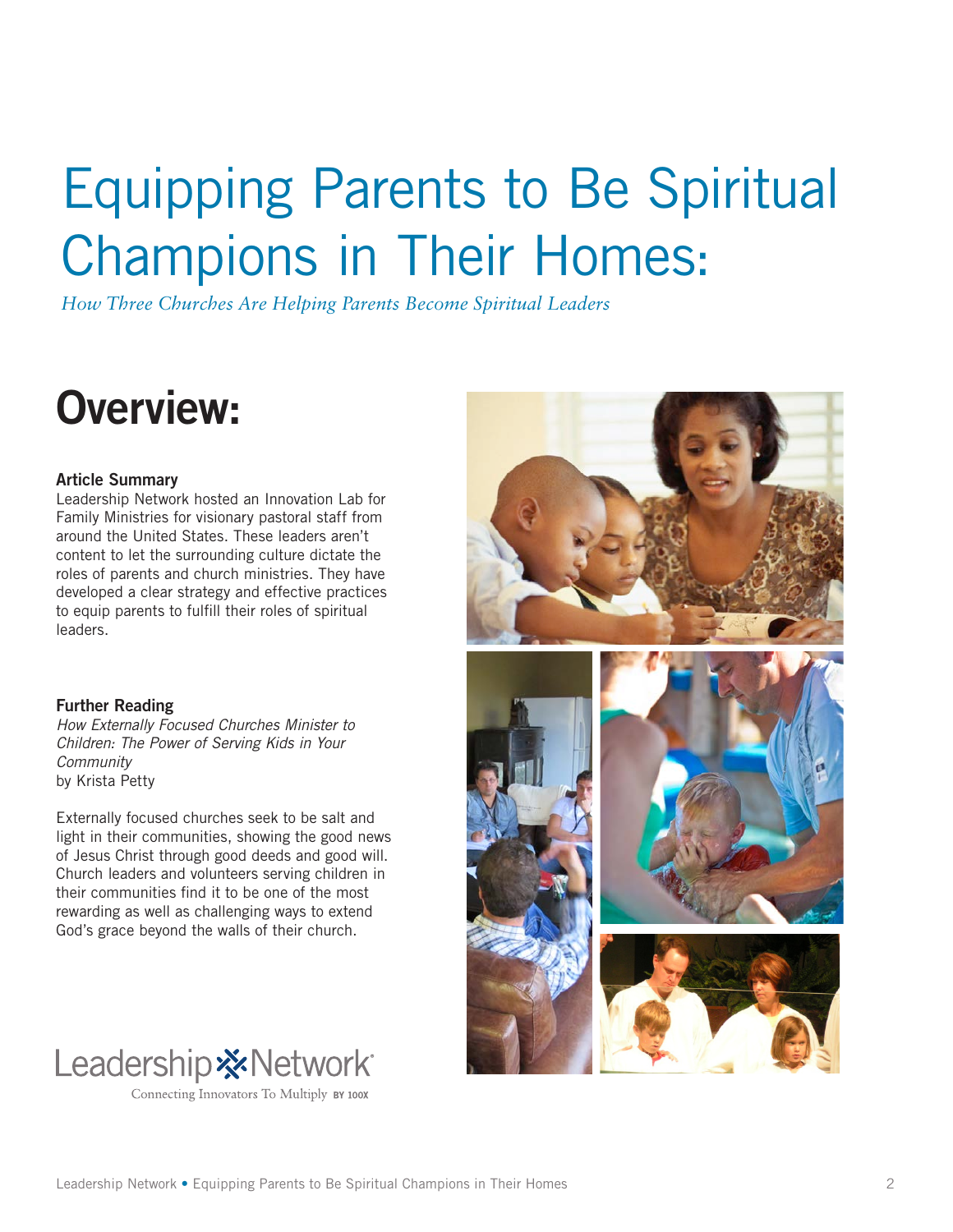# Equipping Parents to Be Spiritual Champions in Their Homes

"Today's parents have outsourced the spiritual development of their children," laments Ryan Wolfe, family ministry pastor at **First Christian Church** in Canton, OH (www. firstchristian.info). He explains, "Many of them want to lead their children spiritually, but they don't know how. So, they hand off that responsibility to children's ministries and youth ministries at the church."

Leadership Network hosted an Innovation Lab for Family Ministries for visionary pastoral staff from around the United States.

These leaders aren't content to let the surrounding culture dictate the roles of parents and church ministries.

They have developed a clear strategy and effective practices to equip parents to fulfill their roles of spiritual leaders.

A survey of parents by The Barna Group confirms the observations of Ryan and other pastors. The study found that "close to nine out of ten parents of children under age 13





*Leadership Network hosted an Innovation Lab for Family Ministries for visionary pastoral staff from around the United States.*

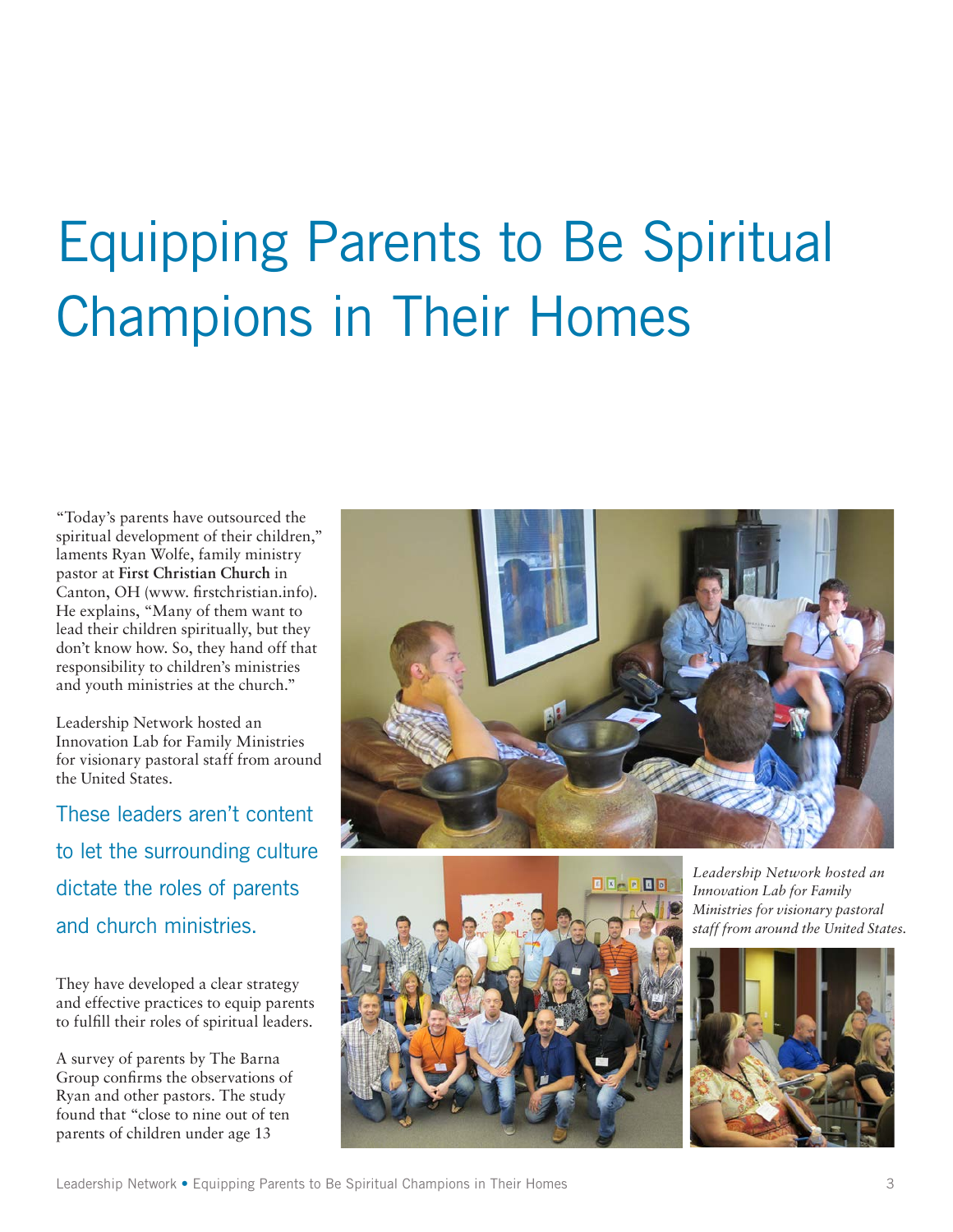believe they have the primary responsibility for teaching their children about religious beliefs and spiritual matters." However, "a majority of parents do not spend any time during a typical week discussing religious materials with their children." Instead, they "generally rely on their church to do all of the religious training their children will receive." The report concludes that

parents are *not unwilling* to provide spiritual leadership for their children, but they are *ill-equipped* to lead them in this way.<sup>1</sup>

In the span of a generation, a confluence of several cultural factors has significantly eroded parents' impact on their children: More marriages end in divorce, more families have both parents in the workplace, kids spend many hours distracted in video games and social networking, they experience fierce competition in academics and sports, and postmodern relativism assaults propositional truth so that young people have difficulty knowing right from wrong.

The situation, however, certainly isn't hopeless. Parents genuinely want to have a powerful, positive influence on their children. Interviews with three pastors attending the Leadership Network event demonstrate effective ways to solve this growing problem.







*Parents take initiative in areas where they feel emotionally invested and comfortable like athletics or academics.*

#### Parent Connection

At **Faith Promise Church** in Knoxville, TN (www.faithpromise.org), Pastor of Family Ministries Chuck Carringer is dedicated to provide parents with a purpose and a plan. The objective of the church's ministry is clearly stated: "Creating partnerships that equip families to lead the next generation in following Christ." Chuck observes that

parents take initiative in areas where they feel emotionally invested and comfortable.

For some, it's academics. They are intentional about their kids getting all the resources they need to excel in the classroom. For others, it's sports. They drive their kids to innumerable practices and pay for additional coaching to help their children win. "But in the church," Chuck notes, "only a small percentage of parents feel comfortable and proficient in leading their children spiritually. At our church, we're committed to be an equipping ministry instead of a drop-off ministry.

Our goal is to help parents be as effective in spiritual leadership as they are in providing academic and athletic resources for their kids."

For Chuck, the impact of parents is so strong—for good or ill—that the church can't afford to neglect the priority of inspiring and equipping them.

Too often, Chuck observes, parents are disconnected from the spiritual input their kids receive at church. To remedy this problem, he and his team are committed to not have *any* event—Sunday morning for kids from birth through grade school, Wednesday junior high and high school youth groups, or camps—without a "Parent Connection." Before every activity designed for children and youth, the family ministry team posts online an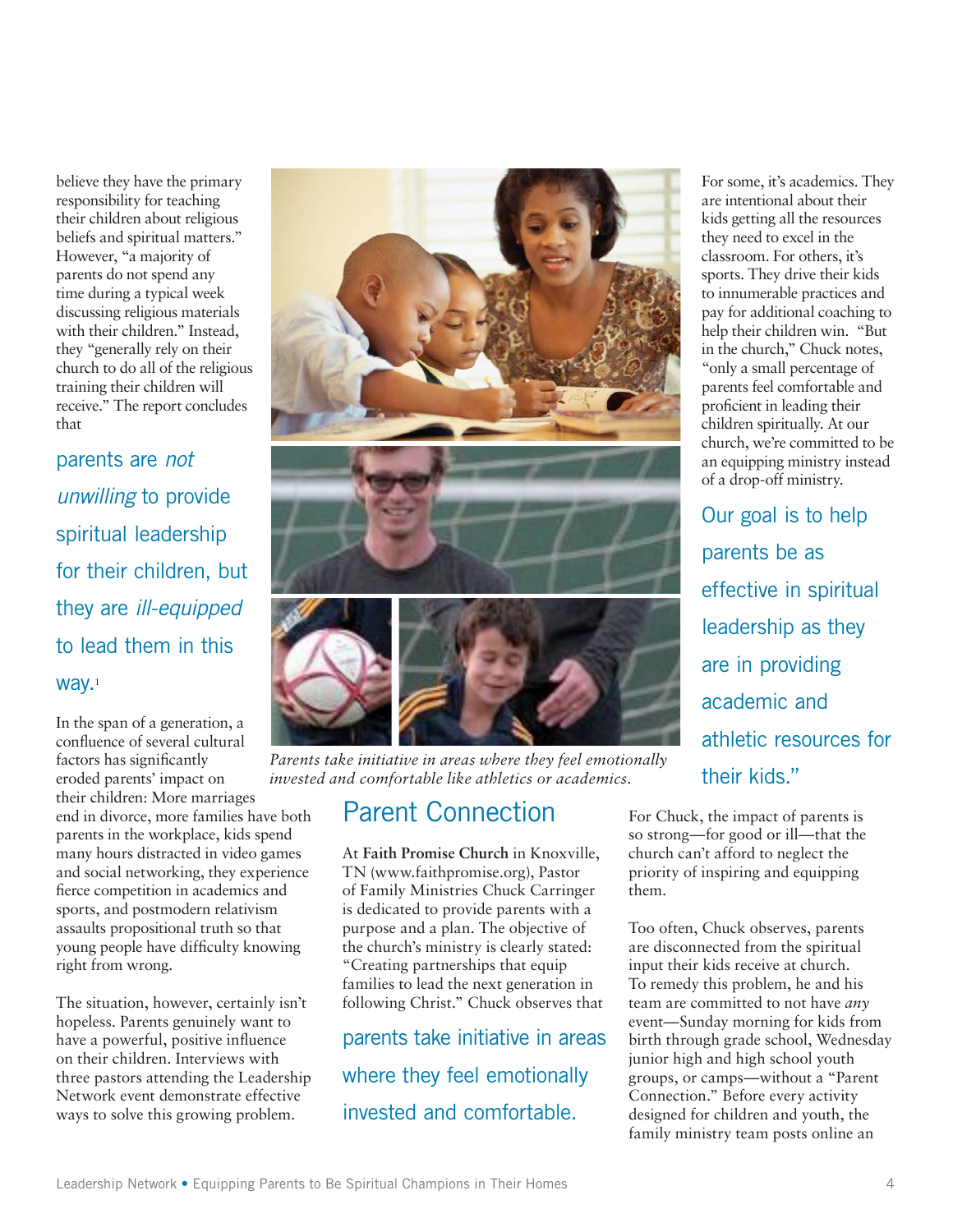overview of the content the kids will learn. It includes several conversation prompts for parents to use with their children when they get in the car or arrive at home.

For students, camp experiences are often transformative, but too often the only involvement for parents is paying the registration fee and picking up their kids when they get off the bus. The student pastors wanted to put parents in the middle of this powerful moment in the lives of their children. Before they leave for camp, they host a Parent Connection meeting for all parents and their kids. They explain what's going to happen during the week, ask them to pray, and invite parents to write a letter their kids can read during their camp experience. Together, church staff, parents, and their children ask God to do great things in the lives of these young people who are going away for the week. Each parent is given a prayer journal with an overview of each talk and activity that take place each day at camp. They can then pray specifically for God to use each element to change the lives of their kids. This Parent Connection meeting sets the stage for parents to be integrally involved before, during, and after camp.

The student ministry team also extends the camp experience to include a "welcome home" celebration and worship when the students come back. Camp doesn't end when the bus stops in the parking lot; it ends only after the students and their parents celebrate God's work in their lives. The Student Ministry hosts a nice dinner and shows a 20-minute video featuring every child who attends camp. Many kids trust Christ at camp, so they hold a baptism service at the celebration, and the student pastors invite parents to participate in baptizing their sons and daughters. "It is," Chuck says with profound understatement, "a very moving experience for everybody."

The impact of this strategy with student camps has been both immediate and incremental. Recently, after the night of celebration when the students came home, a number of parents stopped Chuck to tell him how much the night meant to them and their whole family. And long after the night of celebration was over, more parents have used the weekly online resources to stay connected to their children, have meaningful conversations about God, and lead them spiritually. Through Parent Connection, conversations are deeper and relationships are stronger in families throughout the church.

### Tailored Curriculum

At First Christian Church, Ryan Wolfe has developed three targeted resources: fresh curriculum for children and youth ministries, corresponding online resources to help parents engage their kids with concepts they've learned, and a Quarterly Creative Series in which every age group at the church focuses on the same content.

Years ago, Ryan and his team realized that much of the curriculum they were using with children and students wasn't working very well, so they began crafting their own. As they became adept at writing lessons, he realized that he could take it a step farther to provide daily devotionals, discussion questions, and prayers for parents that correspond with the passages of Scripture and principles they were learning. Ryan observes, "Too often, parents greet their kids after class with the not-so-profound question, 'Did you have fun today?' We wanted to help them do better than that in connecting with their kids about the lessons they were learning."

Ryan didn't make any assumptions about what parents could do with their kids. He writes prayers with a place for the name of the child to be inserted, and he crafts open, challenging questions for parents to stimulate dialogue. These questions are readily available to parents. In fact, they're posted online, in the church newsletter, and even on the screen at the end of each worship service. These simple but profound questions are essential tools in equipping parents to lead spiritually. Also, parents are informed about the monthly memory verse so they can take the lead in encouraging everyone in the family to memorize it. One verse a month may not seem like much, but Ryan wants parents and their kids to



*First Christian Church hosted a series titled "Tastes Like Chicken: Eating Out with Jesus" that examined passages in the gospels when Jesus ate with people.*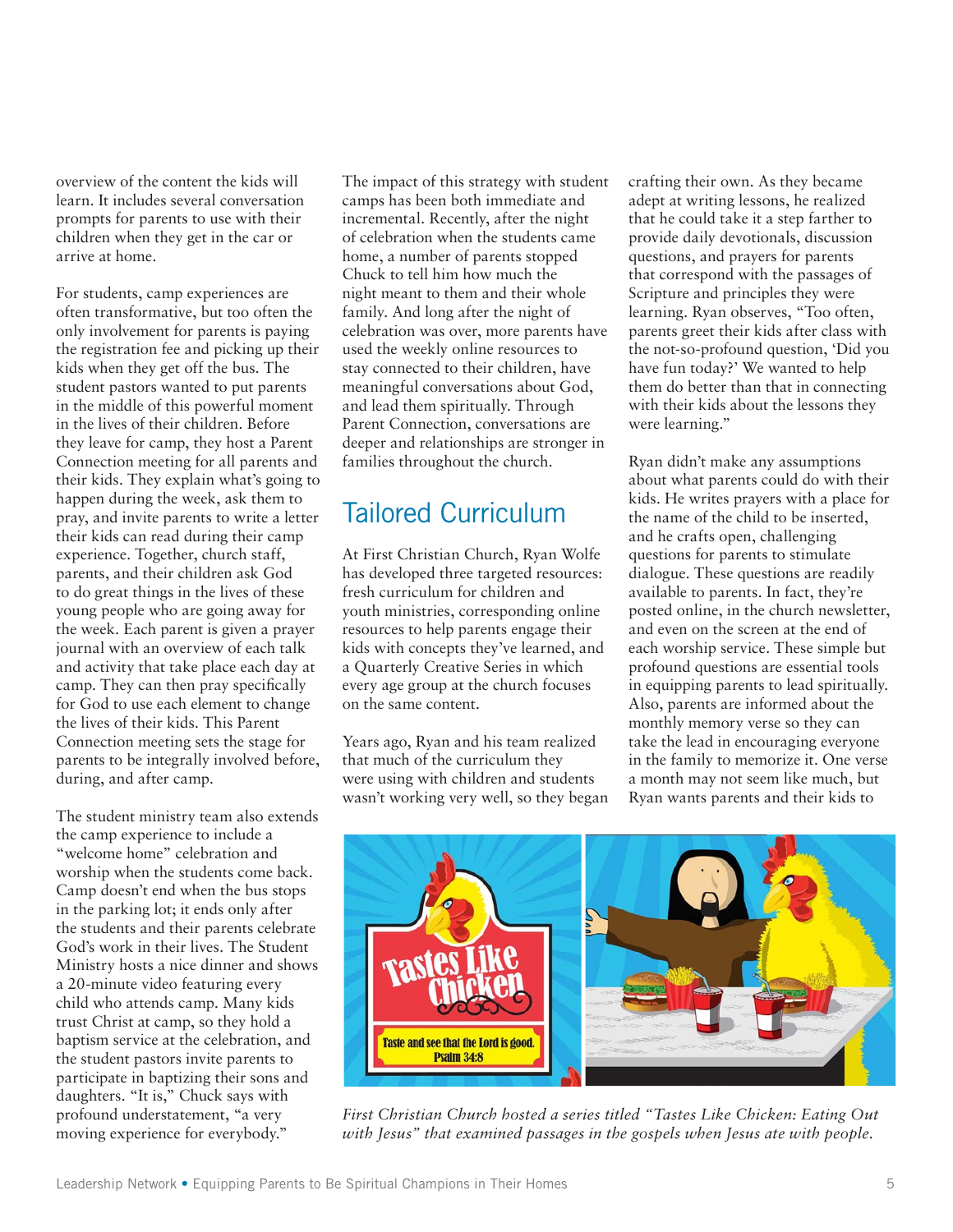feel the joy of successfully internalizing God's word.

Each month, Ryan videos someone "speaking" the memory verse in sign language so that the verse is reinforced verbally and physically. Recently, the parents of a four year-old girl named Corrin filmed her signing the verse. She was so cute and compelling that Ryan used her clip of signing the verse instead of their regular person. The church loved it.

Ryan and his team write brief and pointed daily devotionals (five days a week) for parents to lead their children in a few minutes of Bible study and discussion. In addition, each month he gives parents suggestions for a challenging, inspiring activity they can do with their kids. Before their children attend a class or group, parents can go online to get these resources so they can be ready to engage in meaningful discussions as soon as they greet their child following the event.

For a month each quarter, Ryan crafts a Quarterly Creative Series, including church-wide content for parents

and every age group of children. He explains, "We want to teach the way Jesus taught, using modern day parables." They use stories from popular children's books, movies, and other ways to connect biblical principles with everyday experiences. Not long ago, their series titled "Tastes Like Chicken: Eating Out with Jesus" examined passages in the gospels when Jesus ate with people. Each week, they provided a mystery food for kids to taste and gave parents suggestions about meals they could prepare to reinforce the lessons each week. At the final session in the series, Chick-fil-A offered kids' meals for every child in the church, and Ryan worked with them to provide questions so parents could talk about that week's principles as they ate at the restaurant.

The metrics of success for Ryan's strategy are difficult to assess, but anecdotal reports from parents and their children indicate that those who are participating are seeing the kind of impact he dreamed he'd see: Parents feel inspired, they are developing new skills of spiritual leadership, and they are connecting with their children more deeply than ever about the things that matter most.

#### Two Milestones

A few years ago at **Gateway Church** in Austin, TX (www.gatewaychurch. com), Next Generation Director Kenny Conley noticed that they were missing a golden opportunity at two important milestones in a family's life: child dedication and child baptism. Parents in their community traditionally have been deeply invested in the lives of their children in areas like academics, nutrition, the arts, and sports. These parents also wanted to nurture their children spiritually, but they didn't know how. Kenny and the church leaders saw that these two events could become important points to equip parents to take leadership of their children's spiritual development.

In most churches in the country, child dedication is simply a showcase of children dressed up in their nicest clothes being held by their parents as a pastor reads names. Sometimes their cute faces flash on the video





*The church leaders at Gateway Church in Austin saw that child dedications and baptism could become two important points to equip parents to take leadership of their children's spiritual development.*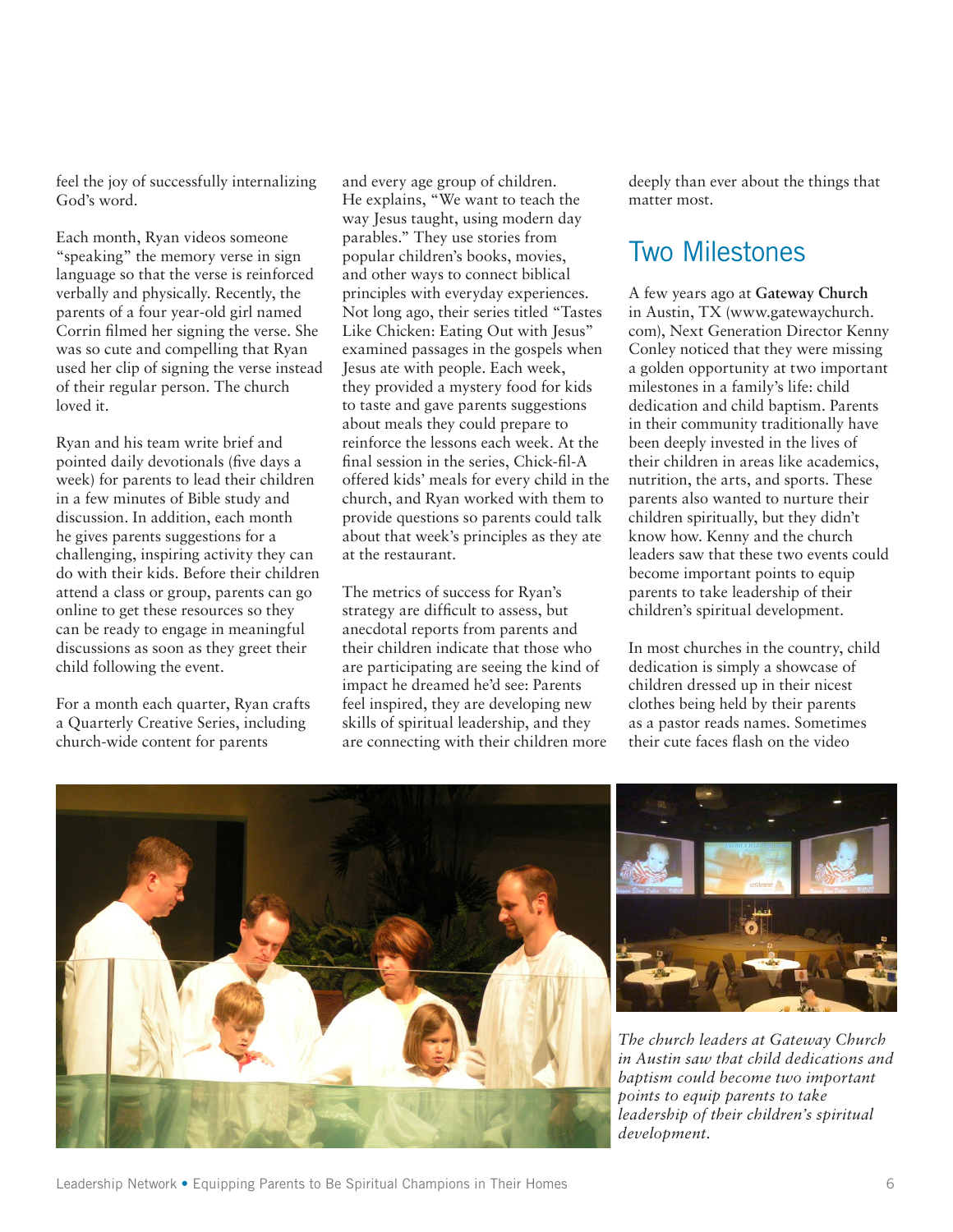screen. Instead, Kenny uses this event as an open door to impart biblical principles and a powerful vision for the parents' role. About a month before the event, the church hosts a 90-minute class, using Deuteronomy 6, to teach parents the foundational elements of parents becoming spiritual leaders in the home. It's not a lecture. After Kenny's introduction, three couples sit at a table with a lay leader or staff member, called a "prayer leader" in this context, to talk about God's purpose for parents, answer questions, and build a relationship that will last long after the dedication. Some of the questions the table leader asks parents include, "What might a rhythm of spiritual formation look like in your home?" "When you were a child, how did your parents help you grow spiritually?" "What aspects of your parents' modeling of spiritual life do you want to emulate, and what would you do differently?" and "If there is one thing you want to pass along to your child by the time he or she leaves home, what would it be?" Kenny reports that about 60% of parents are baffled by the last question and mumble something about hoping their child becomes a good person or lives a happy life. The question is the springboard to a rich discussion of God's purpose for parents and for their kids to know him, love him, and follow him with all their hearts.

The preparatory class is required for a child to be dedicated, but no one has ever complained about having to attend. In fact, Kenny reports that parents are eager to come and learn—many because they see it as an important step in the life of their child, but others because they would feel guilty (and catch grief from grandparents) if they didn't bring their child to be dedicated to the Lord.

Between the class and child dedication, the prayer leader stays in touch with

the parents to encourage them, answer questions, and continue prepare them to assume their role of spiritual leadership in the home. The prayer leader asks the Lord for a meaningful passage of Scripture to share with the parents about their role, and researches the meaning of the child's name to be shared at the dedication service.

The church doesn't have the ceremony on a Sunday morning—a time that is often rushed so that the church can move on to "more important things." Gateway has this event late on a Saturday morning so that the family—most often with aunts, uncles, proud grandparents, and other family members—can go out to lunch after it's over. In the service, they sing a couple of songs, and Kenny briefly shares the essence of Deuteronomy 6. The highlight of the ceremony comes next: The prayer leaders invite the couples, their children, and other family members to gather with them in clusters all around the room. For about 15 minutes, the prayer leader shares verses, explains the meaning of each child's name, and invites members of the family to speak words of blessing to the child. There are many tears and lots of laughs, and it's a very moving

experience for everyone involved. As they leave the room, a professional photographer takes pictures to memorialize the day, and Kenny gives each couple a copy of *Revolutionary Parenting* by George Barna. The preparatory class and the meaningful dedication ceremony are both based on the couple establishing a relationship



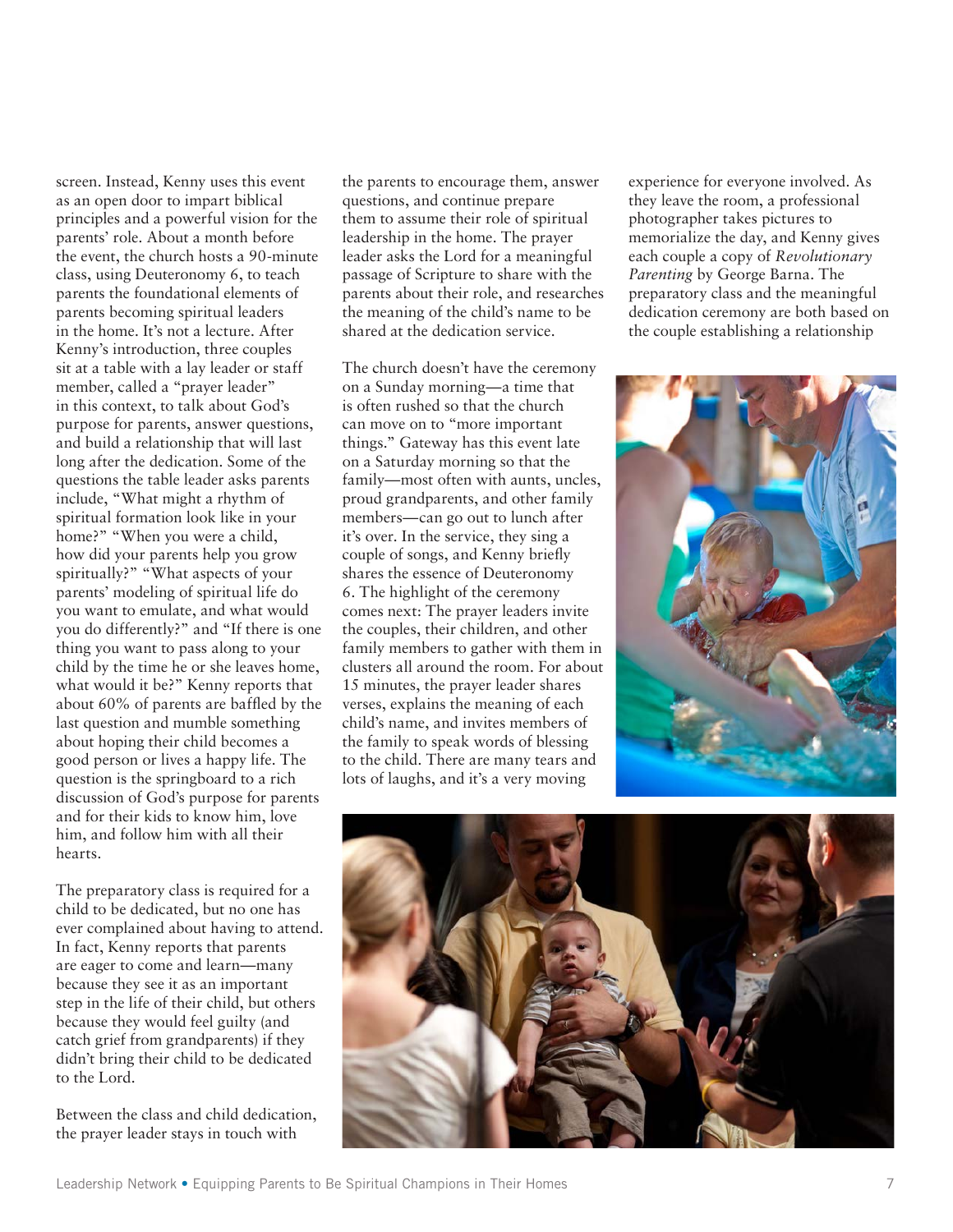

with the prayer leader who may remain a friend and encourager for years to come.

Baptism is the second milestone that can be used to equip parents. Gateway has four baptism services each year. About six weeks before each one, Kenny conducts a class for parents and kids to explain the meaning and process of baptism and answer questions. After about 30 minutes of explaining what it means to trust Christ and follow him, Kenny and his team leave the room to allow the parents to talk to their kids about the Lord. In each of these classes, from a quarter to half of the parents lead their children to Christ. The church has also seen parents come to faith during the class.

Parents are encouraged to participate in the baptism of their children. "You ought to see the expression on these parents' faces as they baptize their kids," Kenny relates. "It's a beautiful and powerful moment in the spiritual life of the family."

#### A New Filter

In his groundbreaking book, *Think Orange: Imagine the Impact When Church and Family Collide*, Reggie Joiner observes that,

 "business as usual, isn't working to make homes powerful centers of spiritual growth."

He writes, "As long as churches do only what churches are doing, they will get only the results they are presently getting. And as long as families do only what families are doing, they will produce only the outcomes they are presently producing. To experience a different outcome, we have to embrace a different strategy." Research and anecdotal evidence support the conclusion that parents are waiting for church leaders to give them resources and processes. Joiner concludes, "A

Family Ministry should develop the process that drives how both the church and the home combine their efforts to influence the next generation. If we really believe that nothing is more important than someone's relationship with God, it makes sense to combine the influences of the home and church. . . . Family Ministry should not be another program you add to your list of programs. It should be the filter you use to create and evaluate what you do to influence children and teenagers."2

Three pastors and their churches are changing the culture of their churches and the families that call these churches home. They are pouring resources into one of the most strategic relationships in the life of a family and a church. And they are having profound impacts one they see today in stronger, more vibrant and connected families, and one they're sure they'll see later when these kids become adults and leaders in the church. These pastors have concluded that investment of time, energy and resources is well worth it.